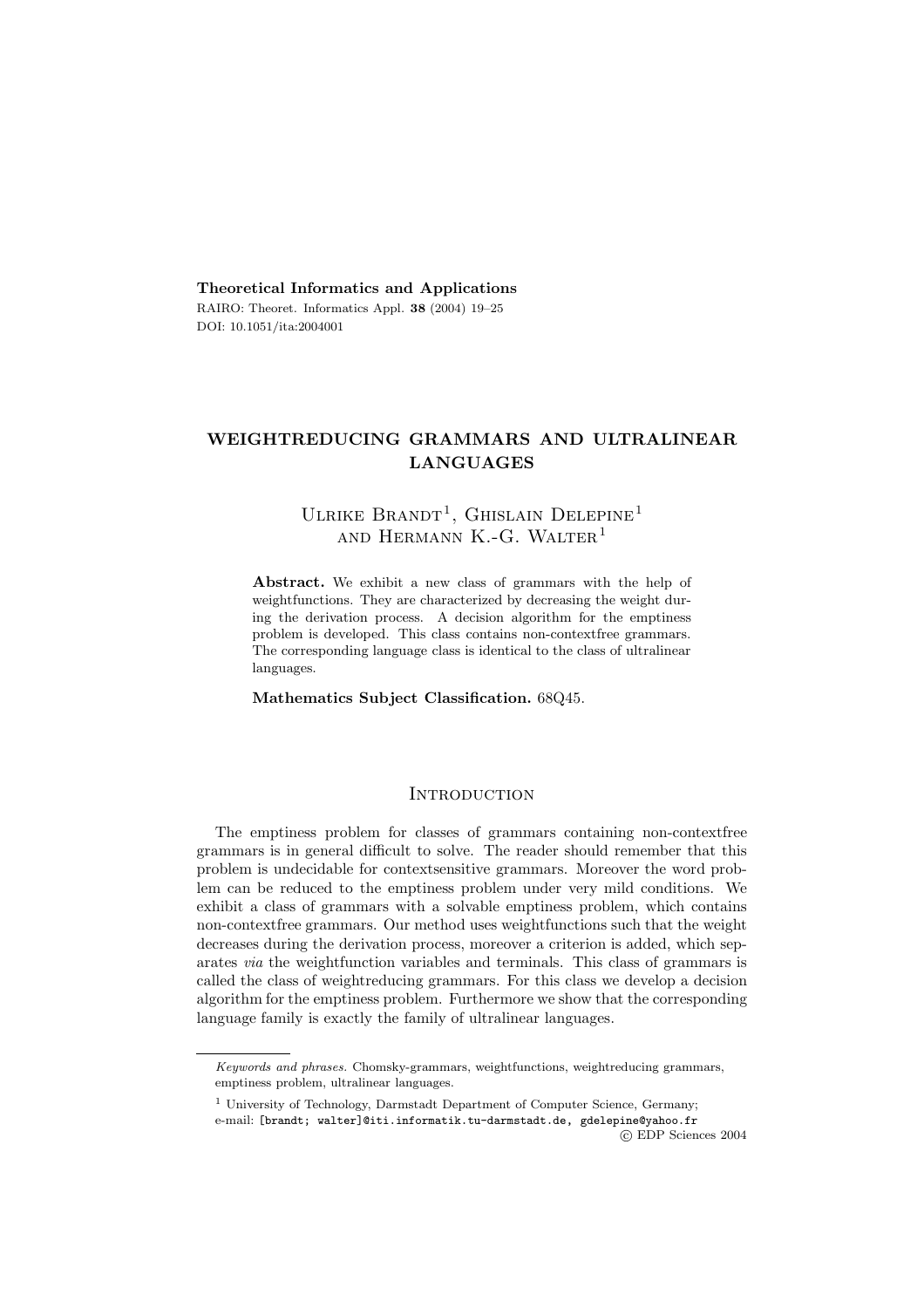## 20 U. BRANDT, G. DELEPINE AND H.K.-G. WALTER

#### 1. Basic notations and definitions

Let X be an **alphabet**, then  $X^*$  is the set of **words** w over X (free monoid).  $\Box$ is the **empty** word and  $X^+ = X^* \setminus \square$ . Fixing  $x \in X$  we define the homomorphism  $|w|_x : X^* \to \mathbb{N}$  by  $|y|_x = \delta_{x,y}$   $(y \in X, \delta_{x,y}$  is Kronecker's symbol), hence  $|w|_x$  is the number of occurrences of  $x$  in  $w$ .

For  $X' \subseteq X$  we define:  $|w|_{X'} = \sum_{x' \in X'} |w|_{x'}$ , therefore  $|w|_X = |w|$  is the **length** of w.

A **(Chomsky-)grammar** G is a quadruple  $G = (V, T, P, \sigma)$  where  $V, T$  are alphabets with  $V \cap T = \emptyset$ ,  $\sigma \in V$  and  $P \subseteq V^+ \times (V \cup T)^*$  is a finite set.

We call V the set of **variables**, T the set of **terminals**,  $A = V \cup T$  the **alphabet** of G,  $\sigma$  the **startsymbol** and P the set of **productions**. As usual  $(p, q) \in P$  will be written  $p \rightarrow q$ .

With respect to the underlying Semi-Thue-System  $(A, P)$  we define derivations of words in the following way. For every  $w, w' \in A^*$  we write  $w \vdash w'$ iff there exist  $u, v \in A^*, p \to q \in P$  such that  $w = upv$  and  $w' = uqv$ .  $w \stackrel{*}{\vdash} w'$  is the reflexive and transitive closure of  $\vdash$ .

For every grammar  $G$  the **generated language**  $L(G)$  is defined by

$$
L(G) = \left\{ w \in T^* \mid \sigma \stackrel{*}{\vdash} w \right\} \cdot
$$

**Grammar classes** are denoted by Γ and the associated **language family** is  $\mathcal{L}(\Gamma) = \{L \mid \exists G \in \Gamma : L(G) = L\}.$ 

We are mostly interested in the following grammar classes:

- $\Gamma_{\text{Ch}} = \text{all Chomsky-grammars};$
- $\Gamma_{\mathrm{cf}} = \{G \in \Gamma_{\mathrm{Ch}} \mid \forall \ p \rightarrow q \in P : |p| = 1\};$
- $\Gamma_{\text{lin}} = \{G \in \Gamma_{\text{cf}} \mid \forall p \rightarrow q \in P : q \in T^* \cdot (V \cup \square) \cdot T^*\};$
- $\Gamma_{\text{fin.index}} = \{ G \in \Gamma_{\text{Ch}} \mid \exists k \in \mathbb{N} \ \forall w \in L(G) \}$  $\exists \sigma = u_0 \vdash u_1 \vdash \ldots \vdash u_n = w \ \forall \ 0 \leq i \leq n : |u_i|_V \leq k$  (see [1]);
- $\Gamma_{\text{ultralinger}} = \{ G \in \Gamma_{\text{cf}} \mid \exists \text{ a partition } (A_i)_{i=1}^n \text{ of } V, \forall i \in [1 \dots n],\}$  $\xi \in A_i : \xi \to p \in P \Rightarrow p \in (T \cup \bigcup_{k=0}^{i-1} A_k)^* \cup T^* \cdot A_i \cdot T^*$  (see [4]).

The corresponding language families are  $\mathcal{L}_{Ch}$ ,  $\mathcal{L}_{cf}$ ,  $\mathcal{L}_{lin}$ ,  $\mathcal{L}_{fin\_index}$  and  $\mathcal{L}_{ultralingar}$ . We assume the reader to be familiar with the basic concepts of grammars and languages (see  $[5, 6]$ ).

# 2. Weightreducing grammars

**Definition 2.1.** Let  $G \in \Gamma_{\text{Ch}}, \gamma : A^* \to \mathbb{N}$  a homomorphism.

γ **reduces** G iff

- (i)  $\forall p \rightarrow q \in P : \gamma(p) \geq \gamma(q);$
- (ii)  $\forall x \in A : \gamma(x) = 0 \Leftrightarrow x \in T$ .

**Definition 2.2.** A grammar G is **weightreducing** iff there is a homomorphism  $\gamma$  that reduces G.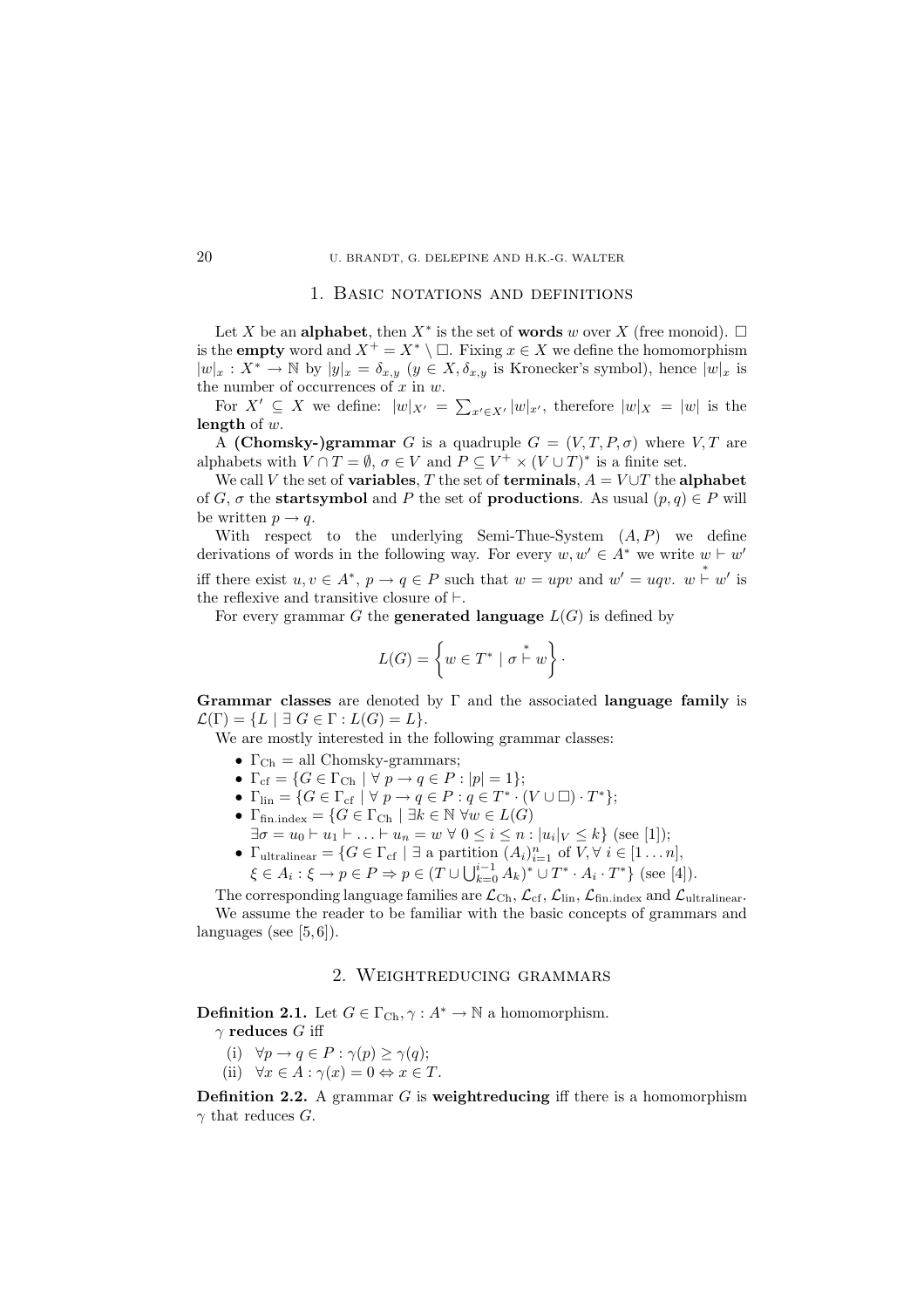#### WEIGHTREDUCING GRAMMARS AND ULTRALINEAR LANGUAGES 21

The class of weightreducing grammars is denoted by  $\Gamma_{\text{wr}}$  and  $\mathcal{L}_{\text{wr}}$  is the associated language family.

**Remark.** Our definition is something of a counterpart of contexts ensitive grammars. For contextsensitive grammars the weight is increasing.

**Observation 2.1.**

- (i)  $w \stackrel{*}{\vdash} w' \Rightarrow \gamma(w) \geq \gamma(w')$ ;
- (ii)  $\sigma \overset{*}{\vdash} w \Rightarrow |w|_V \leq \gamma(\sigma)$ .

**Example 2.1.** For any  $G \in \Gamma_{lin}$  let  $\gamma(\xi) = 1$  for all  $\xi \in V$ . Then  $\gamma$  reduces G.

**Example 2.2.** Consider for any  $k \geq 1$  the grammar  $G_{1,k}$  with  $\sigma = \sigma_k$  and the set of productions

$$
\sigma_{k-i} \to (\sigma_{k-i}) \mid (\sigma_{k-i-1})\sigma_{k-i-1} \mid \Box \ (0 \leq i \leq k-2)
$$
  

$$
\sigma_1 \to (\sigma_1) \mid \Box.
$$

Choose:  $\gamma(\sigma_{k-i}) = 2^{k-i} (0 \leq i < k)$  then  $\gamma$  reduces G.

Observe that with the help of  $D_{1,k} = L(G_{1,k})$  the index-hierarchy is shown in [4].

**Example 2.3.** Consider the grammar G with  $\sigma \to \sigma c\xi \mid \Box, \xi \to a\xi b \mid \Box$ , then  $L(G)=(c \cdot \{a^n b^n \mid n \geq 1\})^*$ .

 $G$  is a finite-index grammar, but not weightreducing.

Since  $\mathcal{L}_{\text{lin}}\subseteq\mathcal{L}_{\text{wr}}$  by Example 2.1 and  $\mathcal{L}_{\text{fin.index}}\subseteq\mathcal{L}_{\text{cf}}$  by the Ginsburg-Spaniertheorem [3] we conclude  $\mathcal{L}_{lin} \subseteq \mathcal{L}_{wr} \subseteq \mathcal{L}_{fin.index} \subseteq \mathcal{L}_{cf}$  by Observation 2.1(ii).

We now study the question, how reducing  $\gamma' s$  can be calculated.

**Theorem 2.1.** *The question wether a grammar allows a reducing function, i.e. is a weightreducing grammar or not, is decidable.*

*Proof.* Let G be a grammar with  $V = \{\xi_1, \ldots, \xi_n\}$  and  $\sigma = \xi_1$ . Since by condition (ii) of Definition 2.1 a possible  $\gamma$  must automatically fulfil  $\gamma(x) = 0$  for  $x \in T$ , only the  $\gamma(\xi_i)$  have to be determined. But then conditions (i) and (ii) of Definition 2.1 rewrite to

(1)  $p \rightarrow q \in P \Rightarrow \sum_{i=1}^{n} (|p|_{\xi_i} - |q|_{\xi_i}) \cdot \gamma(\xi_i) \geq 0;$ (2)  $\gamma(\xi_i) > 0$  for  $1 \leq i \leq n$ .

Therefore the construction of a reducing  $\gamma$  is equivalent to solve the following system of linear inequations with variables  $x_1, \ldots, x_n$  over  $\mathbb{Q}$ :

$$
\sum_{i=1}^{n} (|p|\xi_i - |q|\xi_i) \cdot x_i \ge 0 \quad (p \to q \in P) \quad \text{and} \quad x_i > 0 (1 \le i \le n).
$$

If  $\gamma$  is reducing then  $x_i = \gamma(\xi_i)$   $(1 \leq i \leq n)$  is a solution, conversely if  $(x_1, \ldots, x_n)$ is a solution then defining  $\gamma(\xi_i) = \lambda x_i$  for  $1 \leq i \leq n$  and suitable  $\lambda \in \mathbb{N}$  we obtain a reducing  $\gamma$ .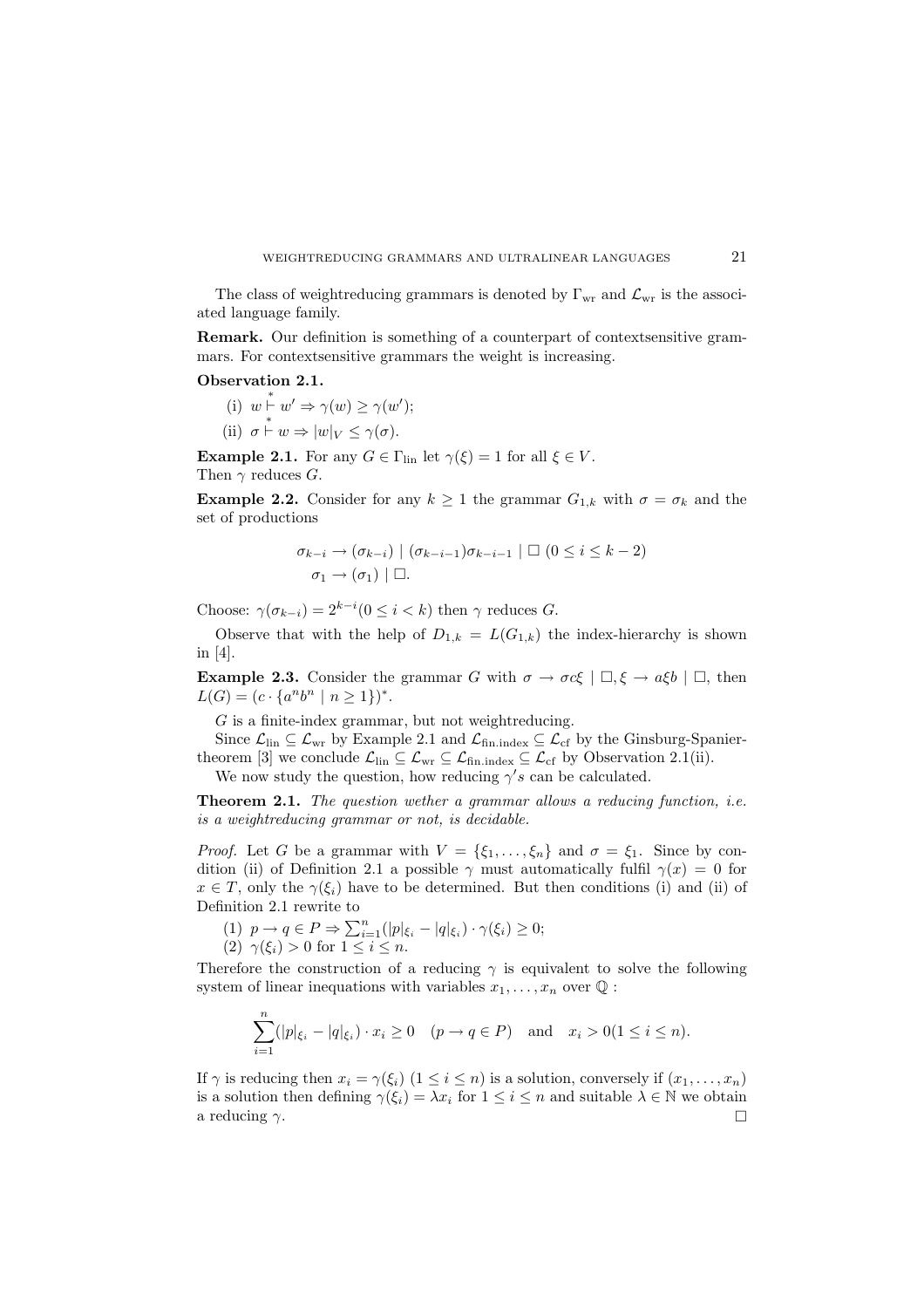## 22 U. BRANDT, G. DELEPINE AND H.K.-G. WALTER

#### 3. Ultralinear and weightreducing grammars

We want to show:  $\mathcal{L}_{\text{ultralinger}} = \mathcal{L}_{\text{wr}}$ . To do this we study certain transformations of grammars. The following definitions introduced in [2] are useful:

**Definition 3.1.** For every  $G \in \Gamma_{\text{Ch}}$  and for every  $w \in A^*$  the **rank** of w  $r(w)$  is defined by  $r(w) = \sup\{|u|_V \mid u \in A^* \text{ and } w \stackrel{*}{\vdash} u\}.$ 

#### **Observation 3.1.**

- (i) If  $G \in \Gamma_{\text{Ch}}$  then:  $w_1, w_2 \in A^* \Rightarrow r(w_1w_2) \geq r(w_1) \cdot r(w_2)$ .
- (ii) If  $G \in \Gamma_{\rm cf}$  then:  $w_1, w_2 \in A^* \Rightarrow r(w_1w_2) = r(w_1) \cdot r(w_2)$ .

**Definition 3.2.** A grammar  $G \in \Gamma_{\text{Ch}}$  is **variable-bounded** iff there exists a constant  $k \in \mathbb{N}$  such that for every  $w \in A^* : \sigma \overset{*}{\vdash} w \Rightarrow |w|_V \leq k$ .

**Theorem 3.1.** *If*  $G \in \Gamma_{\text{Ch}}$  *is weightreducing then G is variable-bounded.* 

*Proof.* Let  $G \in \Gamma_{cf}$  be weightreducing and  $\gamma$  the corresponding weightfunction. Suppose G is not variable-bounded. Consider  $k = \gamma(\sigma)$  and a word  $w \in A^*$  with  $\sigma \stackrel{*}{\vdash} w$  and  $|w|_V > k$ . But then  $\gamma(w) \geq |w|_V > k \geq \gamma(\sigma)$ , a contradiction to Observation 2.1(ii).  $\square$ 

A variable  $\xi \in V$  is **reachable** from  $\sigma$  iff  $\sigma \stackrel{*}{\vdash} u\xi v$  for some  $u, v \in A^*$ .

**Theorem 3.2.** *If*  $G \in \Gamma_{cf}$  *is variable-bounded and every variable is reachable from* σ *then* G *is weightreducing.*

*Proof.* Let  $G \in \Gamma_{cf}$  be variable-bounded by k and every  $\xi \in V$  reachable from  $\sigma$ . In this case the rank r has the property  $r(\xi) \leq k$  for every  $\xi \in V$ . Furthermore by definition of r,  $r(x) = 0$  for every  $x \in T$ . Hence, r is a reducing function for G because Observation 3.1(ii) ensures that  $r$  is a homomorphism in the context free case.  $\Box$ 

Combining Theorems 3.1 and 3.2 we get

**Theorem 3.3.** If  $G \in \Gamma_{cf}$  and every  $\xi \in V$  is reachable from  $\sigma$  then G is variable*bounded iff* G *is weightreducing.*

**Theorem 3.4.** *The family of ultralinear languages coincides with the family of contextfree weightreducing languages.*

*Proof.* In [2] is shown: If  $G \in \Gamma_{cf}$  then G is ultralinear iff G is variable-bounded.  $\Box$ 

Theorem 3.4 doesn't transfer directly to  $\mathcal{L}_{\text{wr}}$ . This is due to the fact that the rank of  $G \in \Gamma_{\text{Ch}}$  is in general not a homomorphism and Theorem 3.2 does not hold in the general case if G is any Chomsky-grammar.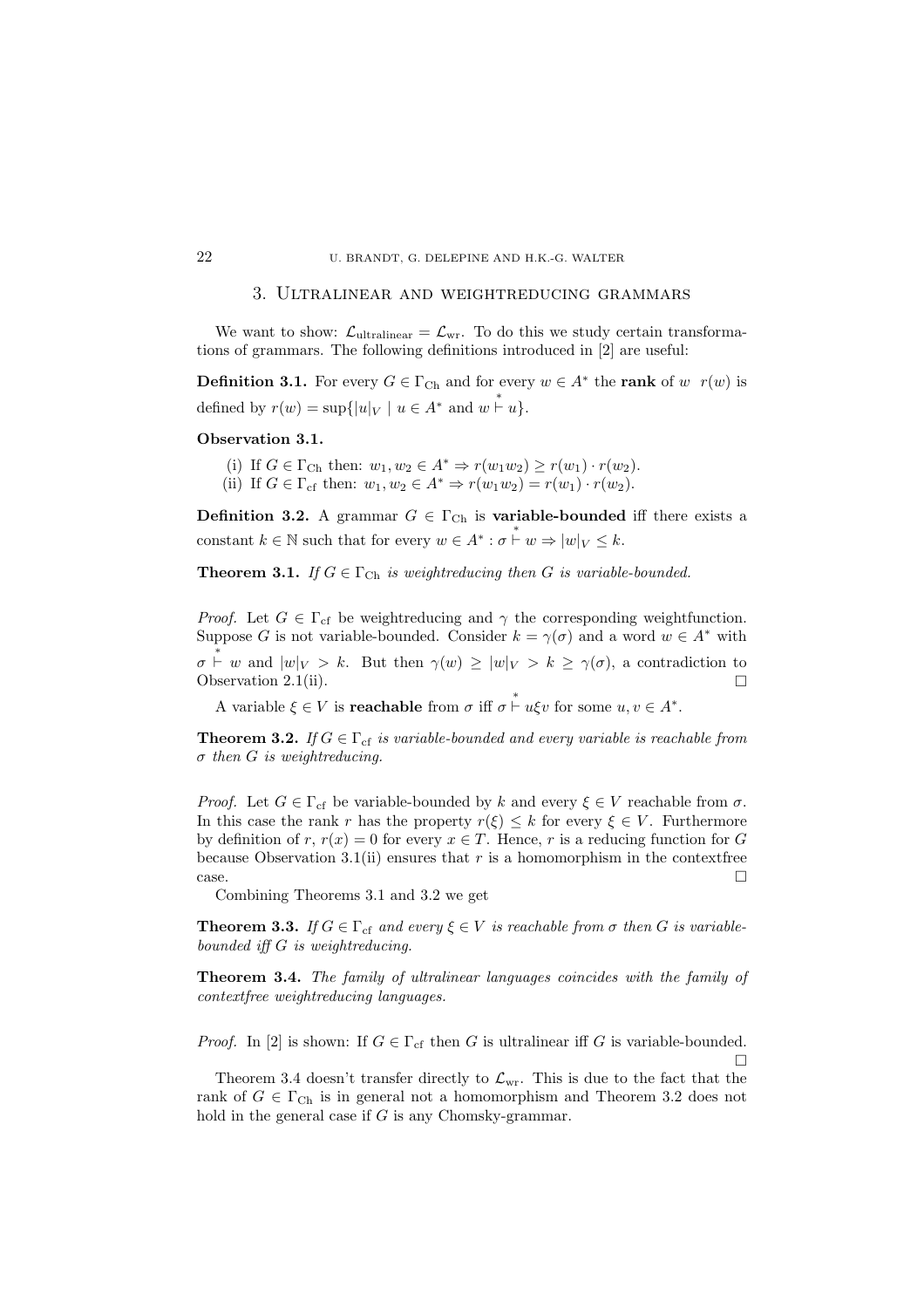#### WEIGHTREDUCING GRAMMARS AND ULTRALINEAR LANGUAGES 23

Consider for example the grammar  $G$  given by

$$
\begin{array}{rcl}\n\sigma & \rightarrow & \xi \beta \\
\xi \beta & \rightarrow & a \xi b \beta c \gamma d \\
\xi & \rightarrow & a \\
\beta & \rightarrow & b \\
\gamma & \rightarrow & c.\n\end{array}
$$

G is variable-bounded with  $k = 3$  but not weightreducing.

But there is another way to show  $\mathcal{L}_{\text{ultralinger}} = \mathcal{L}_{\text{wr}}$  and that we prove  $\mathcal{L}_{\text{wr}} =$  $\mathcal{L}(\Gamma_{cf} \cap \Gamma_{wr})$  using a construction similar to the one showing  $\mathcal{L}_{fin, index} = \mathcal{L}(\Gamma_{cf} \cap \Gamma_{wr})$  $\Gamma_{\text{fin,index}}$ ) found in [3].

For every alphabet A and  $k \in \mathbb{N}$  let  $A^{\leq k} = \{w \in A^* \mid |w| \leq k\}.$ 

**Theorem 3.5.** *The family of ultralinear languages coincides with the family of weightreducing languages.*

*Proof.* Like mentioned above we show  $\mathcal{L}_{wr} = \mathcal{L}(\Gamma_{cf} \cap \Gamma_{wr})$ . Consider  $G \in \Gamma_{wr}$ . Then G is variable-bounded with  $k = \gamma(\sigma)$  by Theorem 3.1.

Our aim is to replace every production  $p \to q$  with  $p \in V^+$  by a set of contextfree productions simulating  $p \to q$ . This is possible because there are only finitely many  $x, y \in V^*$  such that xpy occurs in a word derivable from  $\sigma$ . Every xpy of this kind interpreted as a new single variable builds the left hand-side of a new production. Then we can show that the resulting contextfree grammar remains variable-bounded and generates the same language as G.

More precisely, given a word  $w = v_0 x_1 v_1 \dots x_n v_n$  with  $n > 0$ ,  $v_i \in V^*$  (0 <  $i \leq n$ ,  $x_i \in T$   $(1 \leq i \leq n)$ , associate to it a new word  $f(w)$  defined by  $f(w)$  $\langle v_0 \rangle x_1 \langle v_1 \rangle \dots x_n \langle v_n \rangle$ . Identify  $\langle \Box \rangle$  with the empty word  $\Box$ . Then  $f(w)$  is defined over the new alphabet  $T \cup \langle V^+ \rangle$ . Note that if a set M of words over A is "variablebounded" in the sense that  $|w|_V \leq k$  for every  $w \in M$ , the new set of words  $f(M)$ is defined over  $T \cup \langle V^{\leq k} \rangle$  and this alphabet is finite.

Now, define the new contextfree grammar  $G'$  by

$$
T'=T,\quad V'=\langle V^{\leq k}\rangle\setminus\langle \square\rangle,\quad \sigma'=\langle \sigma\rangle
$$

and

$$
P' = \{ \langle xpy \rangle \to f(xqy) | p \to q \in P \text{ and } xy \in V^{\leq k - |p|} \}.
$$

Clearly, P' is finite, because P is finite and  $V^{\leq k-|p|}$  is finite for every p on the left hand-side of a production in P.

Furthermore, if  $u \vdash w$  by some production in  $G, f(u) \vdash f(w)$  by some production in G' and *vice versa*.

Hence  $\sigma \stackrel{*}{\vdash} w$  if and only if  $f(\sigma) \stackrel{*}{\vdash} f(w)$  where  $f(\sigma) = \langle \sigma \rangle = \sigma'$  showing  $L(G) = L(G').$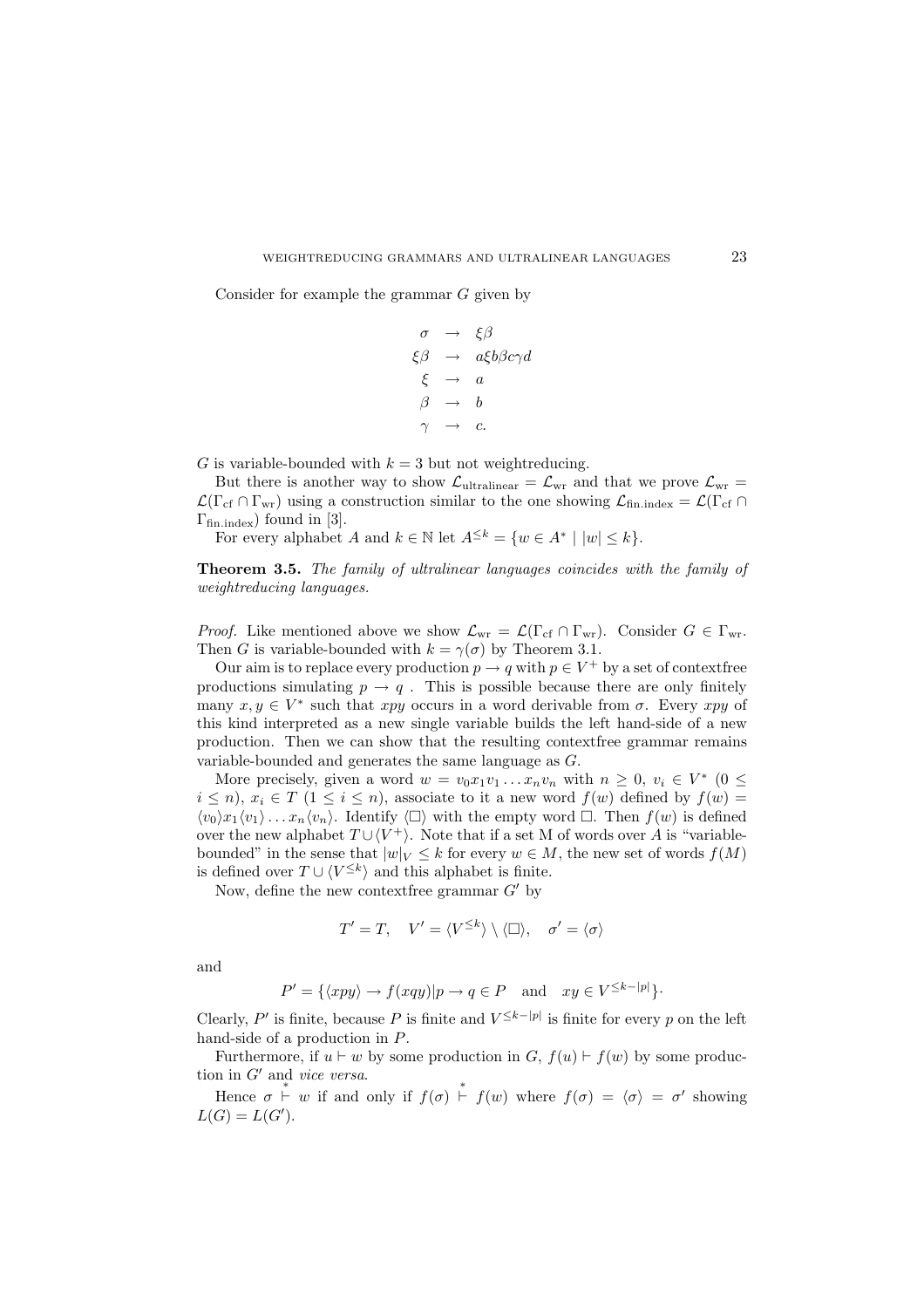## 24 U. BRANDT, G. DELEPINE AND H.K.-G. WALTER

It remains to show, that G' is variable-bounded. Consider a derivation  $\sigma' =$  $\langle \sigma \rangle \stackrel{*}{\vdash} u$  in the new grammar G'. Then  $u = f(w)$  for some  $w \in A^*$ , *i.e.*  $\sigma \stackrel{*}{\vdash} w$ is a derivation in G. But then  $|w|_V \leq k$ , since G is variable-bounded with k. By construction  $|u|_{V'} = |f(w)|_{V'} \leq |w|_{V} \leq k$ , *i.e.* G' is variable-bounded with the same k as G and the statement follows directly by Theorem 3.2.

**Corollary.** *The emptiness problem for* Γwr*, i.e. the question whether a grammar*  $G \in \Gamma_{\text{wr}}$  generates the empty set or not, is decidable.

*Proof.* Let  $G \in \Gamma_{\text{wr}}$  and  $\gamma$  the weightfunction. If  $\gamma$  is not given compute it by Theorem 2.1. Then the following algorithm decides if  $L(G) = \emptyset$ : Let  $k = \gamma(\sigma)$ .

- (1) Construct the corresponding contextfree and weightreducing grammar  $G'$ by Theorem 3.5 with  $|P'| \leq |V^{\leq k}| \cdot |P|$ .
- (2) Decide if  $\sigma' \vdash w$  for some  $w \in T^*$ . This may be done with the help of the following algorithm:
	- $(2.1)$  construct the grammar G" from G' replacing every terminal in every production by the empty word;
	- (2.2) construct the directed graph with nodes from  $\langle V^{\leq k} \rangle^{\leq k}$  such that two nodes  $u$  and  $v$  are connected by an edge if and only if  $v$  is directly derivable from u by a production of  $G''$ ;
	- (2.3) decide if there is a path from  $\langle \sigma \rangle$  to the empty word.

# 4. Closing remarks

We haven't discussed any complexity question for the possible algorithms. The suggested approach to the emptiness-problem for weightreducing grammars involves:

- (i) the solution of a (special) system of linear inequalities over  $\mathbb{Q}$ ;
- (ii) the construction of a specific directed graph associated to the grammar under inspection;
- (iii) solving a specific pathproblem for this graph.

The last problem depends heavily on the size of the constructed graph, so this would be the crucial point.

#### **REFERENCES**

- [1] B. Brainerd, An Analoge of a Theorem about Contextfree Languages. *Inform. Control* **11** (1968).
- [2] S. Ginsburg and E.H. Spanier, Finite-Turn Pushdown Automata. *J. SIAM Control* **4** (1966).